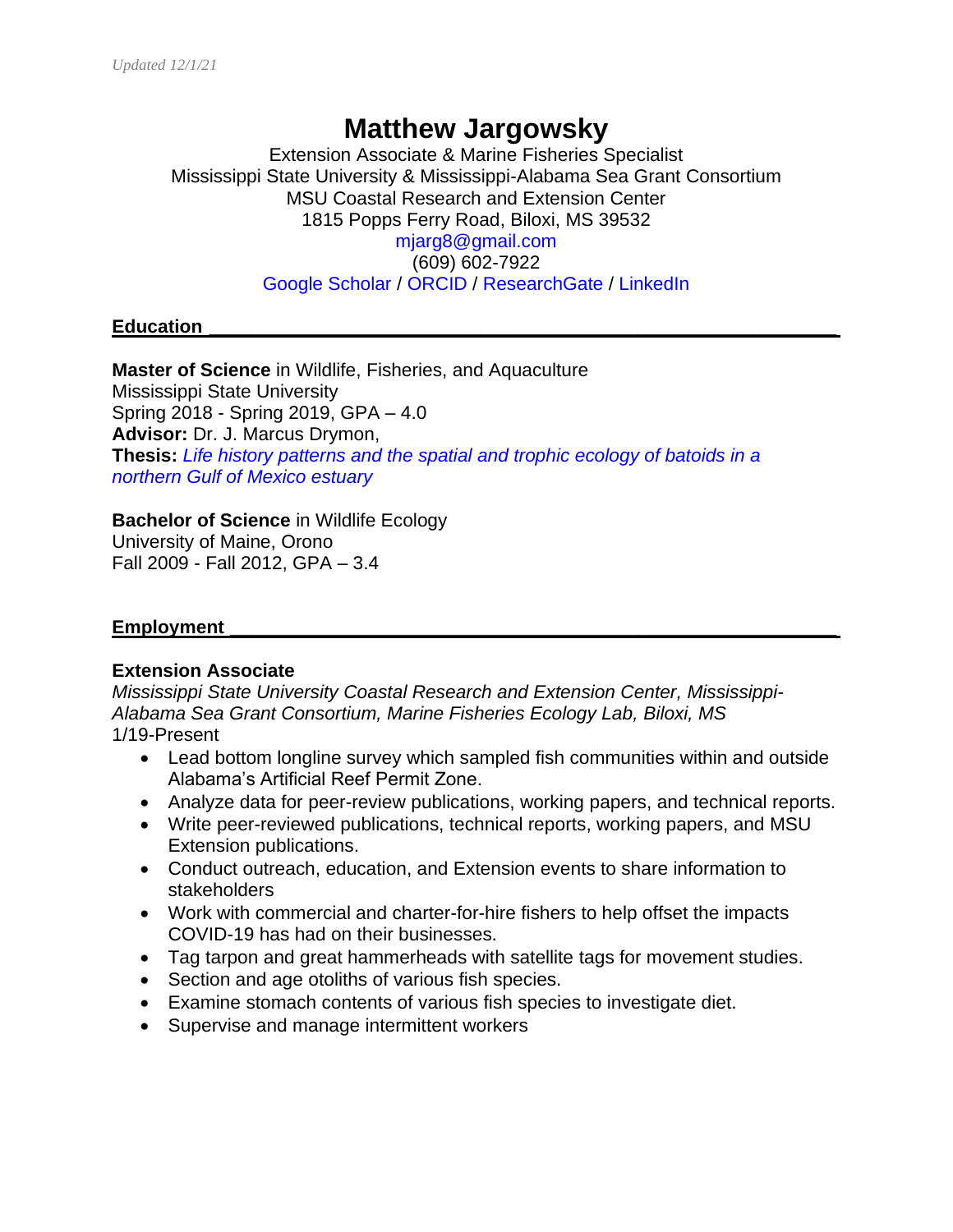## **Graduate Research Assistant**

*Mississippi State University, Biloxi, MS* 1/18-12/18

- Completed thesis investigating the spatial and trophic ecology of batoids in a northern Gulf of Mexico estuary.
- Sampled fish communities within and outside Alabama's Artificial Reef Permit Zone using bottom longlines.
- Examined stomach contents of various fish species to investigate diet.
- Assisted with outreach and extension events to help communicate our science to the public.
- Tagged tarpon with SPOT tags for tarpon tagging project.

### **Research Technologist I**

*Dauphin Island Sea Lab, Fisheries Ecology Lab, Dauphin Island, AL* 3/16-12/17

- Sampled fish communities within and outside Alabama's Artificial Reef Permit Zone using bottom longlines, vertical longlines, and trawls.
- Led BOEM project that assessed the health of juvenile penaeid shrimp and blue crabs.
- Led field days for a red snapper tagging study looking at recreational fishing pressure.
- Trailered and operated small boats for fisheries research (gillnetting, trawling, dropping off divers, etc.) in coastal and offshore waters.
- Sectioned and aged otoliths of various fish species.
- Examined stomach contents of various fish species to investigate diet.

# **NRDA Oyster Intake Lab Team Leader**

*Dauphin Island Sea Lab, Dauphin Island, AL* 9/15-2/16

- Sorted quadrats from eastern oyster beds, performed condition analysis by weighing, sexing, and measuring gonad width, and analyzed settlement plates for spat recruitment.
- Scheduled intake, photographed, and organized said samples for archive.

# **Hatchery Technician**

*New Jersey Aquaculture Innovation Center, Cape May, NJ* 4/13-8/13, 2/14-12/14, 3/15-9/15

- Stripped and naturally induced spawning of eastern oysters, reared larvae and post-set juvenile oysters.
- Assisted in naturally induced spawning of surf clams and ribbed mussels, reared of larval and juvenile surf clams.
- Reared and hatching of horseshoe crab eggs and juveniles.
- Performed daily record keeping, maintenance of hatchery and nursery grow-out system tanks and equipment.
- Sorted oyster bushels from dredged oyster beds to quantify new oyster spat.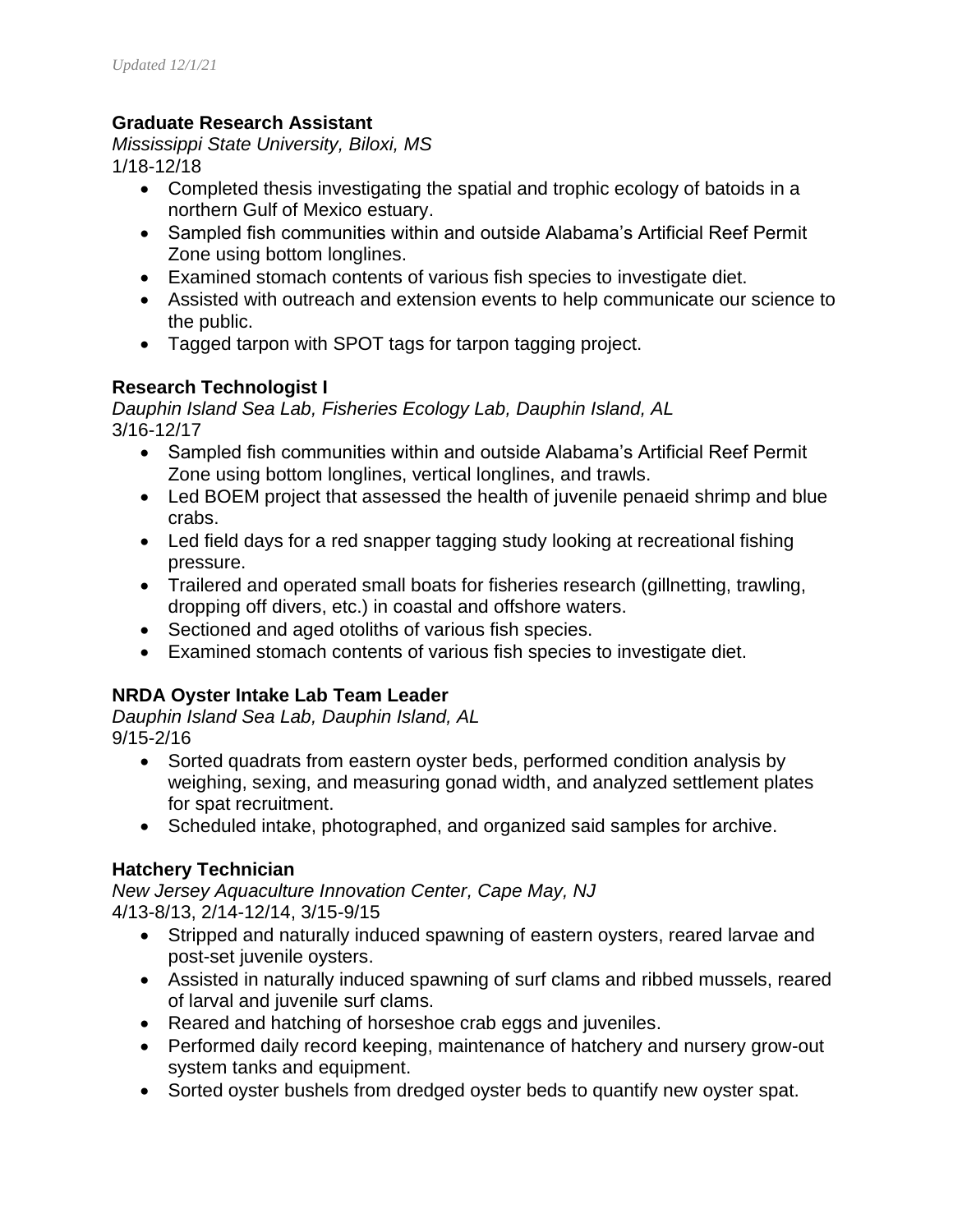#### **Student Researcher**

*Wetlands Institute, Coastal Conservation Research Program, Stone Harbor, NJ* 5/11-8/11

- Performed fieldwork with diamondback terrapins, such as trapping, building nest exclosures, roadkill surveys, inserting PIT tags, performing morphometrics, and egg removal and incubation from road-killed terrapins.
- Caught common snapping turtles, performed morphometrics and inserted PIT tags.
- Completed an independent project on New Jersey bald eagle prey selection by examining prey remains received from different nest sites.

#### **Peer-Reviewed Publications \_\_\_\_\_\_\_\_\_\_\_\_\_\_\_\_\_\_\_\_\_\_\_\_\_\_\_\_\_\_\_\_\_\_\_\_\_\_\_\_\_\_\_\_\_**

- 1. Jefferson AE, **Jargowsky MB**, Ivec GM, Cooper PT, Carroll J, Gervasi CL, Rehage JS, Mareska JF, Powers SP, Drymon JM. Age, growth, and diet of crevalle jack (*Caranx hippos*) in the Gulf of Mexico. Submitted to *Fisheries Management and Ecology*
- 2. Hightower CL, Drymon JM, Jefferson AE, **Jargowsky MB**, Seubert EA, Dedman S, Mareska JF, Powers SP. Population dynamics, relative abundance, and habitat suitability of adult red drum (*Sciaenops ocellatus*) indicate vulnerability to harvest in nearshore waters of the north central Gulf of Mexico. Submitted to *Fishery Bulletin*
- 3. Jefferson AE, **Jargowsky MB**, Schrandt MN, Cooper PT, Powers SP, Dindo JJ, Drymon JM. Age, growth, and mortality of Atlantic tripletail in the north-central Gulf of Mexico. 2021. Marine and Coastal Fisheries. Marine and Coastal Fisheries: Dynamics, Management, and Ecosystem Science 13(3):183-199. (available [here\)](http://coastal.msstate.edu/sites/coastal.msstate.edu/files/files/drymon/41.pdf)
- 4. Drymon JM, **Jargowsky MB**, Dance MA, Lovell M, Hightower CL, Jefferson AE, Kroetz AM, Powers SP. 2021. Documentation of Atlantic tarpon (*Megalops atlanticus*) space use and move persistence in the northern Gulf of Mexico facilitated by angler advocates. Conservation Science and Practice 3(2):e331. (available [here\)](http://coastal.msstate.edu/sites/coastal.msstate.edu/files/files/drymon/39.pdf)
- 5. Miranda LE, Coppola G, Hatcher HR, **Jargowsky MB**, Moran ZS, Rhodes MC. 2021. A bird's-eye view of reservoirs in the Mississippi Basin tips a need for large-scale coordination. Fish and Fisheries 22(1):128-140. (available [here\)](http://coastal.msstate.edu/sites/coastal.msstate.edu/files/files/drymon/38.pdf)
- 6. **Jargowsky MB**, Cooper PT, Ajemian MJ, Colvin ME, Drymon JM. 2020. Discerning the dietary habits of the smooth butterfly ray *Gymnura lessae* using two distinct methods, otolith identification and metagenetics. Journal of Fish Biology 96(2):434-443. (available [here\)](http://coastal.msstate.edu/sites/coastal.msstate.edu/files/files/drymon/33.pdf)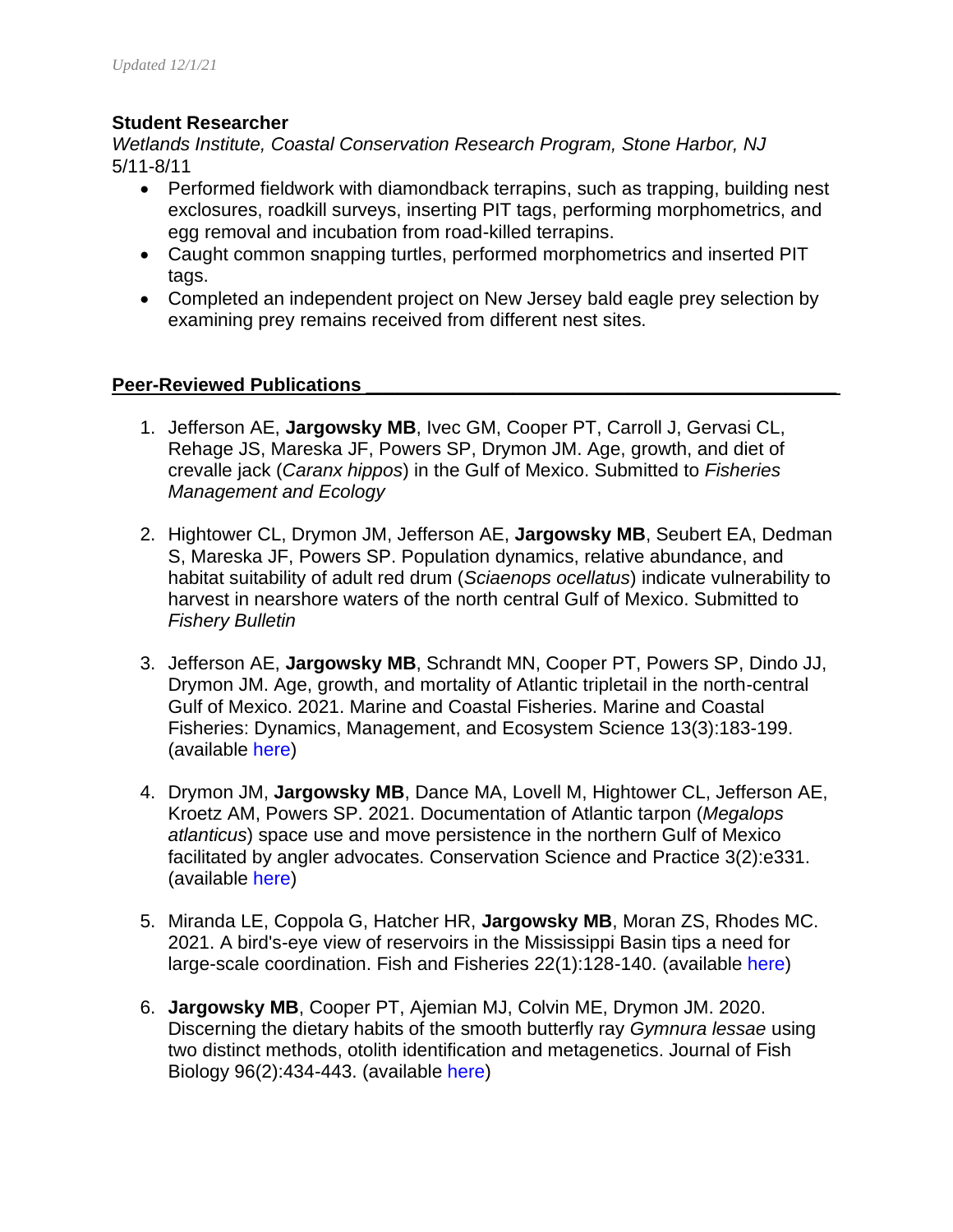#### **Technical Reports and Working Papers\_\_\_\_\_\_\_\_\_\_\_\_\_\_\_\_\_\_\_\_\_\_\_\_\_\_\_\_\_\_\_\_\_\_\_\_**

- 1. **Jargowsky MB**, Powers SP, Drymon JM. 2021. Size distribution and trends in relative abundance of scalloped hammerheads (*Sphyrna lewini*) in the northern Gulf of Mexico, 2006-2021. SEDAR77-DW06. SEDAR, North Charleston, SC. 11 pp.
- 2. Drymon JM, Jefferson AE, **Jargowsky MB**, Seubert EA, Dedman S, Mareska JF, Hightower CL, Powers SP. 2020. Understanding population dynamics of adult red drum (*Sciaenops ocellatus*). Report to Gulf of Mexico Fishery Management Council.

#### **Conference Presentations\_\_\_\_\_\_\_\_\_\_\_\_\_\_\_\_\_\_\_\_\_\_\_\_\_\_\_\_\_\_\_\_\_\_\_\_\_\_\_\_\_\_\_\_\_\_\_**

- 1. **Jargowsky MB**, Cooper PT, Drymon JM. 2021. Diet of Crevalle Jack (*Caranx hippos*) in the north-central Gulf of Mexico. Annual Meeting of the American Fisheries Society. Baltimore, MD. Virtual
- 2. Jefferson AE, **Jargowsky MB**, Ivec GM, Cooper PT, Carroll J, Gervasi CL, Rehage JS, Mareska JF, Powers SP, Drymon JM. 2021. Crevalle Jack (*Caranx hippos*) Age and Growth in the Gulf of Mexico. Annual Meeting of the American Fisheries Society. Baltimore, MD. Virtual
- 3. **Jargowsky MB**, Drymon JM, Dance MA, Lovell M, Hightower C, Jefferson AE, Kroetz A, Powers SP. 2021. Documentation of Atlantic tarpon (*Megalops atlanticus*) space use and move persistence in the northern Gulf of Mexico facilitated by angler advocates. Annual Meeting of the Mississippi Chapter of the American Fisheries Society. Virtual
- 4. **Jargowsky MB**, Drymon JM, Dance MA, Lovell MS, Hightower CL, Jefferson AE, Kroetz AM, Powers SP. 2020. Documentation of Atlantic tarpon (*Megalops atlanticus*) space use and move persistence in the northern Gulf of Mexico facilitated by angler advocates. Mississippi-Alabama Sea Grant Consortium Bays and Bayous Symposium. Virtual.
- 5. **Jargowsky MB**, Cooper PT, Drymon JM. 2019. Dietary habits of gafftopsail catfish, *Bagre marinus*, in the northern Gulf of Mexico revealed through DNA metabarcoding of stomach contents. Joint Meeting of the American Fisheries Society and the Wildlife Society. Reno, NV.
- 6. Drymon JM, **Jargowsky MB**, Jefferson AE, Kroetz AM, Hightower CL, Powers SP. 2019. Engaging stakeholders in cooperative research to track tarpon across the northern Gulf of Mexico. American Fisheries Society and the Wildlife Society Joint Annual Conference. Reno, NV.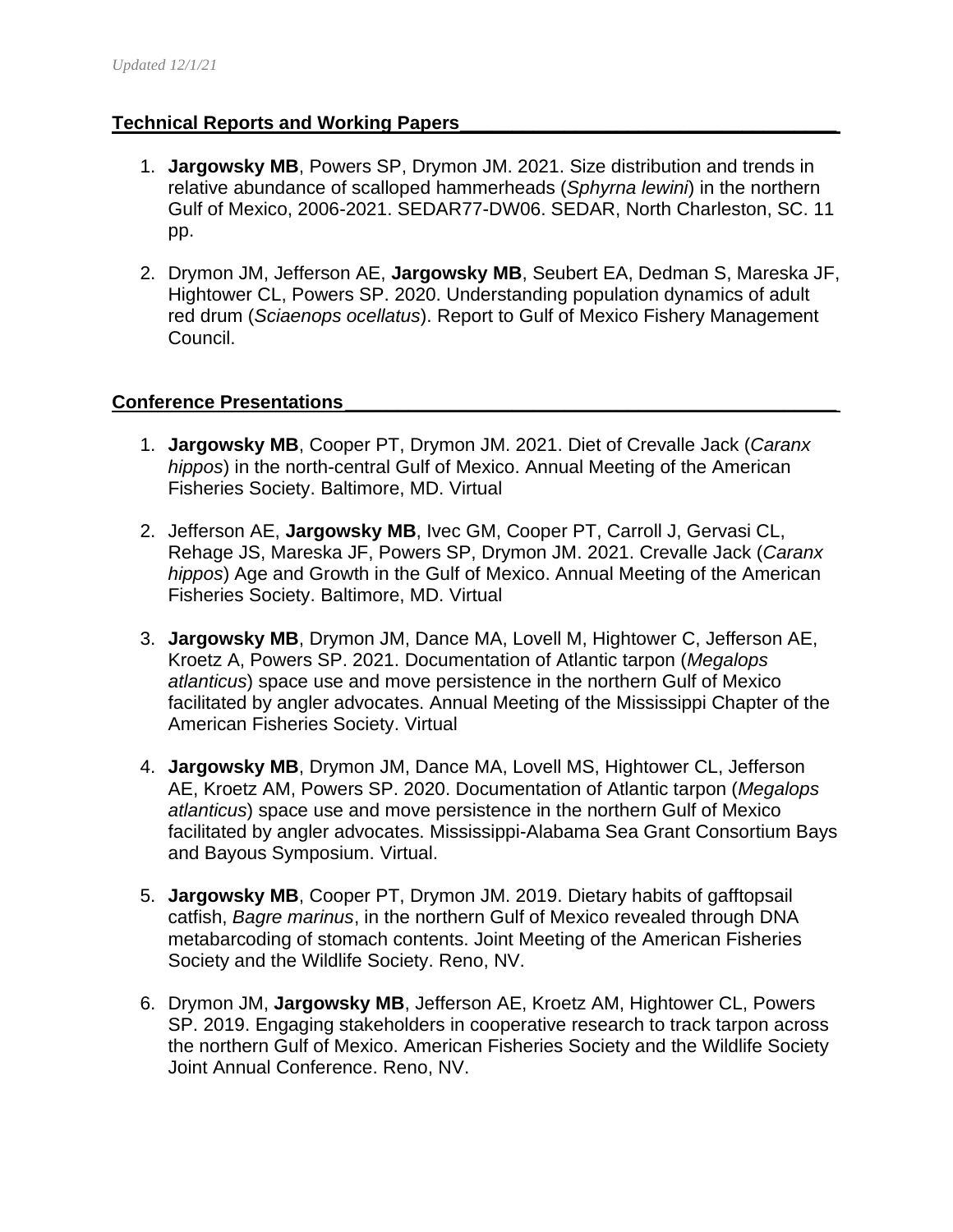- 7. Jefferson AE, **Jargowsky MB**, Schrandt MN, Cooper PT, Powers SP, Dindo JJ, Drymon JM. 2019. Tripletail (*Lobotes surinamensis*) age and growth in the northcentral Gulf of Mexico. Joint Meeting of the American Fisheries Society and the Wildlife Society. Reno, NV.
- 8. **Jargowsky MB**, Cooper PT, Drymon JM. 2018. Dietary habits of *Gymnura lessae* revealed through DNA metabarcoding of stomach contents. Mississippi-Alabama Sea Grant Consortium Bays and Bayous Symposium. Mobile, AL.
- 9. Drymon JM, **Jargowsky MB**, Jefferson AE, Kroetz AM, Hightower CL, Powers SP. 2018. Tracking tarpon across the northern Gulf of Mexico: A citizen science success. Mississippi-Alabama Sea Grant Consortium Bays and Bayous Symposium. Mobile, AL.
- 10.**Jargowsky MB**, Cooper PT, Drymon JM. 2018. Dietary habits of *Gymnura lessae* revealed through DNA metabarcoding of stomach contents. Joint Meeting of Sharks International and the American Elasmobranch Society. João Pessoa, Brazil.
- 11.**Jargowsky MB**, Drymon JM. 2017. Spatial Ecology of Rays in Mobile Bay. Joint Meeting of Ichthyologists and Herpetologists and the American Elasmobranch Society. Austin, TX.
- 12.**Jargowsky MB**, Drymon JM. Spatial Ecology of Stingrays in Mobile Bay (Poster). 2016. Mississippi-Alabama Sea Grant Consortium Bays and Bayous Symposium. Biloxi, MS.

#### **Extension Publications**

- 1. **Jargowsky MB**, Osowski AR, Jefferson AE, Drymon JM. 2021. Gulf Coast Fisherman Newsletter, Issue 23. Mississippi-Alabama Sea Grant Consortium publication MASGP-21-001-03.
- 2. Jefferson AE, **Jargowsky MB,** Drymon JM. 2021. Gulf Coast Fisherman Newsletter, Issue 22. Mississippi-Alabama Sea Grant Consortium publication MASGP-21-001-02.
- 3. Mullins L, **Jargowsky MB**, Jefferson AE, Drymon JM. 2021. Gulf Coast Fisherman Newsletter, Issue 21. Mississippi-Alabama Sea Grant Consortium publication MASGP-21-001-01.
- 4. Drymon JM, ed. Contributing authors **Jargowsky MB**, Jefferson AE, Seubert EA. 2020. FISHES: Fishermen Invested in Science, Healthy Ecosystems and Sustainability. Mississippi State University Extension publication and Mississippi-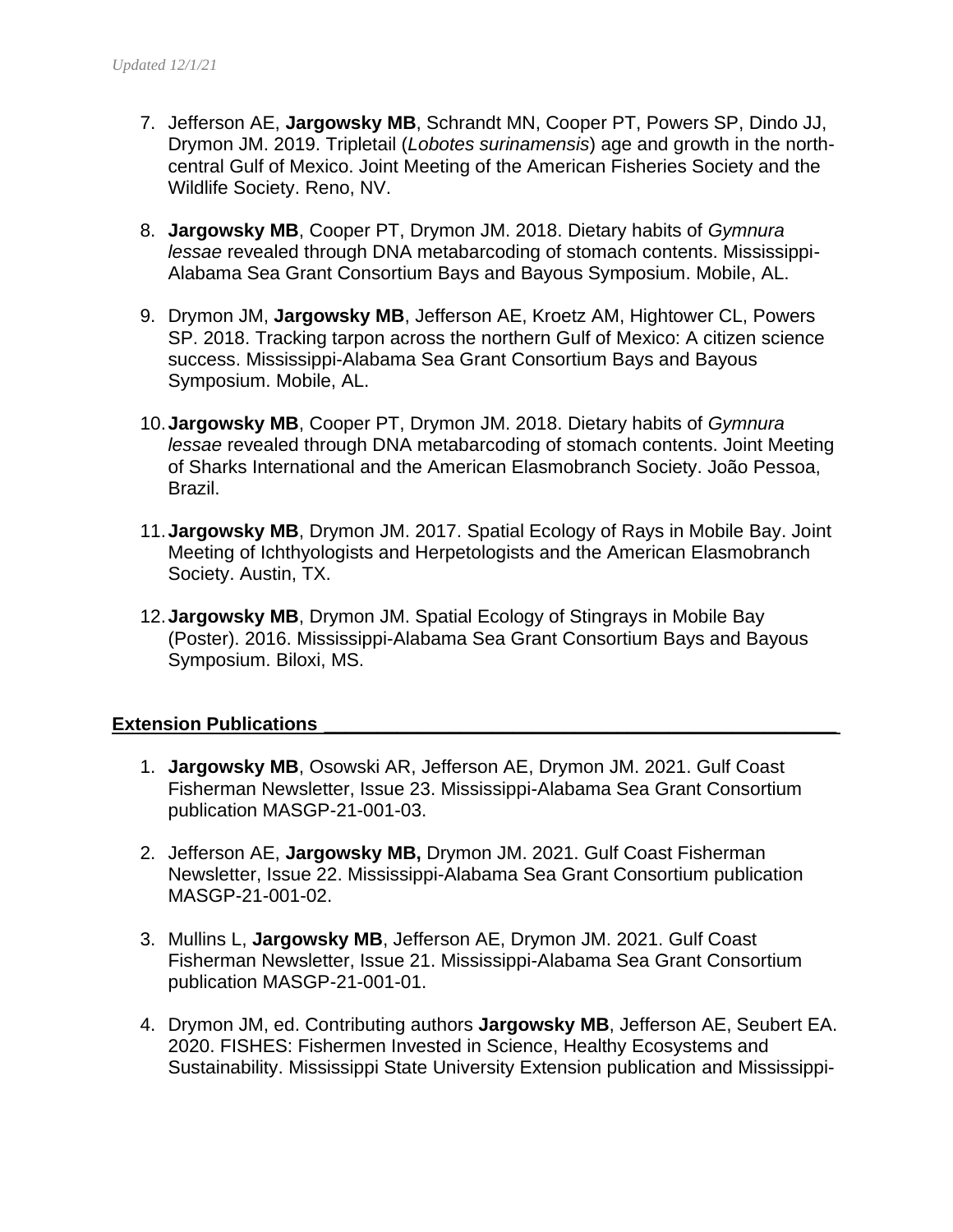Alabama Sea Grant Consortium publication. MASGP-20-053.

- 5. Cowan CJ, Jefferson AE, **Jargowsky MB**, Drymon JM. 2020. Are You Older Than a Fish? Maximum Ages of Gulf of Mexico Bony Fishes. Mississippi State University Extension publication 3547 and Mississippi-Alabama Sea Grant Consortium publication MASGP-20-045.
- 6. **Jargowsky MB**. 2020. Tracking the silver kings of the northern Gulf. Mississippi-Alabama Sea Grant Consortium Staff Blog.
- 7. Jefferson AE, **Jargowsky MB,** Drymon JM. 2020. Gulf Coast Fisherman Newsletter, Issue 20. Mississippi-Alabama Sea Grant Consortium publication MASGP-20-001-04.
- 8. **Jargowsky MB**, Jefferson AE, Drymon JM. 2020. Gulf Coast Fisherman Newsletter, Issue 19. Mississippi-Alabama Sea Grant Consortium publication MASGP-20-001-03.
- 9. **Jargowsky MB**, Jefferson AE, Seubert EA, Drymon JM. 2019. Gulf Coast Fisherman Newsletter, Issue 16. Mississippi-Alabama Sea Grant Consortium publication MASGP-19-001-04.
- 10.**Jargowsky MB**. Tracking the silver kings of the northern Gulf. 2019. Mississippi State University Extension Outdoors article.
- 11.Seubert EA, Jefferson AE, **Jargowsky MB,** Drymon JM. 2019. Gulf Coast Fisherman Newsletter, Issue 15. Mississippi-Alabama Sea Grant Consortium publication MASGP-19-001-03.
- 12.Jefferson AE, Seubert EA, **Jargowsky MB,** Drymon JM. 2019. Gulf Coast Fisherman Newsletter, Issue 14. Mississippi-Alabama Sea Grant Consortium publication MASGP-19-001-02.
- 13.Jefferson AE, Seubert EA, **Jargowsky MB,** Drymon JM. 2018. Gulf Coast Fisherman Newsletter, Issue 13. Mississippi-Alabama Sea Grant Consortium publication MASGP-18-001-10.
- 14.**Jargowsky MB,** Drymon JM. 2018. Gulf Coast Fisherman Newsletter, Issue 10. Mississippi-Alabama Sea Grant Consortium publication MASGP-18-001-10.
- 15.**Jargowsky MB**, Seubert EA, Drymon JM. Gulf Coast Fisherman Newsletter, Issue 9. Mississippi-Alabama Sea Grant Consortium publication MASGP-18-001- 09.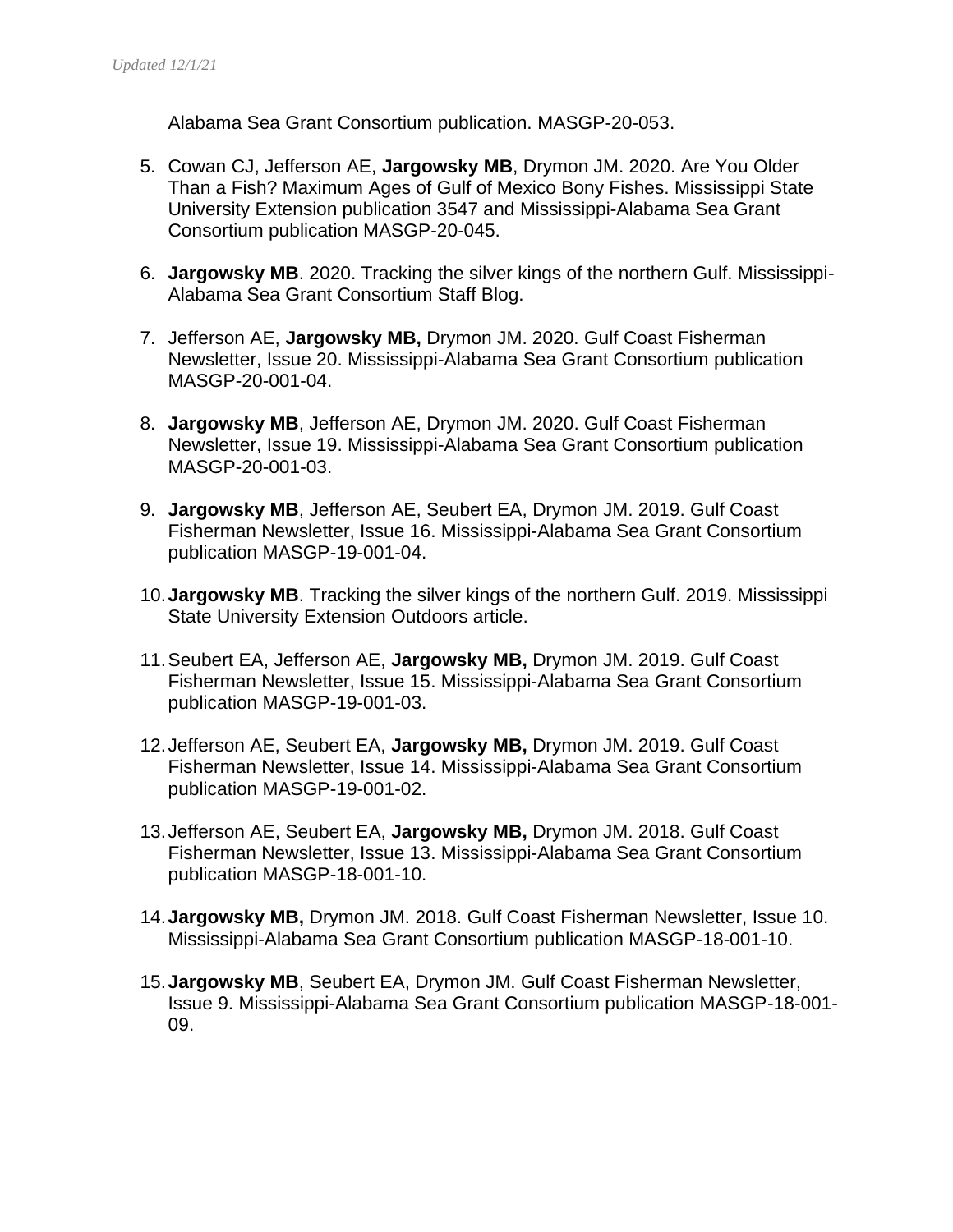#### **Outreach Experience**

- 1. **Shark Week at Gulf State Park Pier**, Gulf Shore, AL, 7/13/21 7/15/21
- 2. **Mississippi Commercial Fisheries United Annual Dinner**, Virtual, 12/27/20
- 3. **Louisiana Fisheries Forward Summit**, New Orleans, LA, 3/11/20
- 4. **Biloxi Boat Show**, Biloxi, MS, 2/8/20
- 5. **My Two Boots**, Biloxi, MS, 11/18/19
- 6. **Coastal Cleanup**, Biloxi, MS, 11/16/19
- 7. **Coastal MS Master Naturalist Program**, Dauphin Island, AL, 9/21/19
- 8. **Shark Week at Gulf State Park Pier**, Gulf Shore, AL, 7/31/19, 8/1/19
- 9. **St. Martin Public Library Program**, St. Martins, MS, 7/25/19
- 10.**Biloxi Public Schools Summer STEM Academy**, Biloxi, MS, 6/24/19 6/26/19
- 11.**High School Bottom Longline Field Day**, Dauphin Island, AL, 6/19/19
- 12.**Student Naturalist**, Biloxi, MS, 6/14/19
- 13.**Harrison County Sheriff's Camp**, Bay St. Louis, MS, 6/11/19
- 14.**Fins, fish, and fisheries workshop**, Dauphin Island, AL, 6/10/19
- 15.**Casting for Conservation**, Bay St. Louis, MS, 4/27/19
- 16.**Casting for Conservation**, Diamondhead, MS, 3/30/19
- 17.**Nurse Shark Welcome Party**, Dauphin Island, AL, 3/16/19
- 18.**Biloxi Boat Show**, Biloxi, MS, 2/23/19, 2/24/19
- 19.**Mobile Boat Show**, Mobile, AL, 2/9/19
- 20.**Biloxi Public Schools**, Dauphin Island, AL, 12/3/18
- 21.**Discovering Alabama**, Dauphin Island, AL, 11/7/18
- 22.**My Two Boots**, Pascagoula, MS, 10/30/18
- 23.**Coastal Cleanup**, Gulfport, MS, 10/20/18
- 24.**Alabama Coastal Birdfest**, Fairhope, AL, 10/6/18
- 25.**Artistic Roots**, Dauphin Island, AL, 10/2/18
- 26.**Boardwalk Talk**, Dauphin Island, AL, 7/5/17

**Professional Service & Societies \_\_\_\_\_\_\_\_\_\_\_\_\_\_\_\_\_\_\_\_\_\_\_\_\_\_\_\_\_\_\_\_\_\_\_\_\_\_\_\_\_**

**Manuscript Reviewer for**: *Fishery Bulletin*

**Bays and Bayous Symposium Moderator** 2020

**American Fisheries Society** 2019 – Present

**Mississippi Chapter of the American Fisheries Society** 2019 – Present